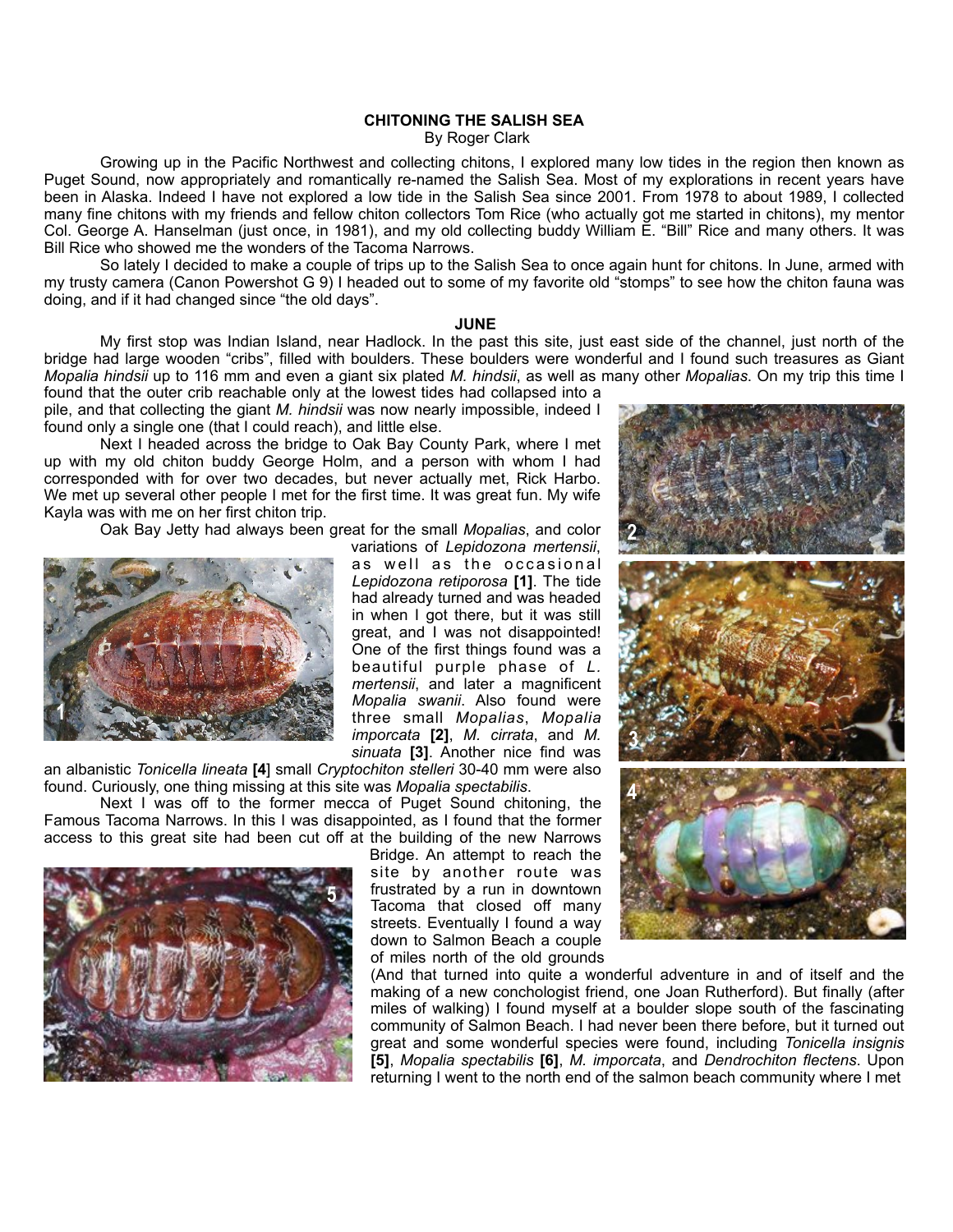

up with my wife and local Mrs. Joan Rutherford. Joan is a wonderful lady, and helped me find a "new" way to the traditional chiton spot at the Narrows.

 So, the next day, following the instructions Joan had gotten from a friend, and after a long maybe 2-3 mile walk. I reached "the place". I was happily surprised to find that not much had changed here, and I found some wonderful chitons, including *Cyanoplax fernaldi* **[7**] the rare turquoise phase, many amazing *Mopalia spectabilis*, some nice *Mopalia lignosa* (probably my

favorite *Mopalia sp*.), many beautiful *Tonicella lineata* and *Mopalia vespertina*, and a couple of specimens of the famous "Tacoma Giants" *Tonicella insignis*, (these monsters can reach more than 60 mm!) biggest that day was about

54 mm. I also found a few *Mopalia imporcata*, and some *Lepidozona retiporosa*. It was a great day, interestingly however no *Mopalia muscosa*, was found which used to be fairly common there, and only a few *Mopalia hindsii*. This turned out to be a great trip and re-introduction to my favorite old collecting sites. I became reacquainted with old friends, and made several new ones. I decided to make a return trip in July and hit some other beloved sites.



 **July**

 I decided in July to start out with a visit to a site in which I had never been before, Slip Point. This turned out to be an awesome place for chitons, kind of transitional between the coast and the "Sound". Some really neat species were found, including the predatory chiton *Placiphorella velata* **[8]**, the tiny *Leptochiton sp*. (often identified as *L. rugatus*, but apparently distinct, D. Eernisse, pers. Comm.), large *Cyanoplax dentiens*, it's congener *C. fernaldi* and large numbers of two of my favorites *Katharina tunicata* and *Mopalia muscosa*.

My next stop was an old favorite, out near the edge of the Salish Sea, the breakwater at Neah Bay. Apparently there



was some damage to the breakwater at some point in the past 20 years or so, as there was a lot of new rock in various places. The tide was not great for this site, but I found some nice stuff, including *Tonicella venusta* **[9]**, *T. "undocaerulea", P. velata*. I also saw some wonderful young *Crassadoma gigantea*, and the dwarf triton *Ocinebrina sclera*.

 In an effort to spend the two best tides of the series at Neah Bay, and my old favorite, the Tacoma Narrows, we headed back to Tacoma. At Tacoma we met up with PNW shell club member Linda



Schroeder and had the pleasure of introducing Linda to the Narrows. The Narrows were great again, as they were in June, and we got some great pictures. Two chitons of note that we collected this time around that we missed in June were *Mopalia muscosa* and *Dendrochiton flectens.*

 After Tacoma we decided to head just outside of the Salish Sea to a site that Bill Rice had told me of many years ago, and I had always wanted to visit, Cape Alava on the outer coast of Washington, south of Mukkaw Bay. So back out to the west we went. Cape Alava can be reached by traveling about 23 miles inland from the straits, just past Clallum Bay, to the camp ground at Ozette Lake. From here it is a 3.5 mile hike through the gorgeous Olympic rain forest, out to the coast (plus a  $\frac{1}{2}$  mile more across the cobble beach to reach the water's edge). Why go to the trouble? Because this was the first place that the wonderful and very rare orange phase of *Mopalia spectabilis* **[10]** was found by Bill, back in the late '70's and early '80's. The drive was about 45 min. from where we were staying, at Clallum Bay, the hike about